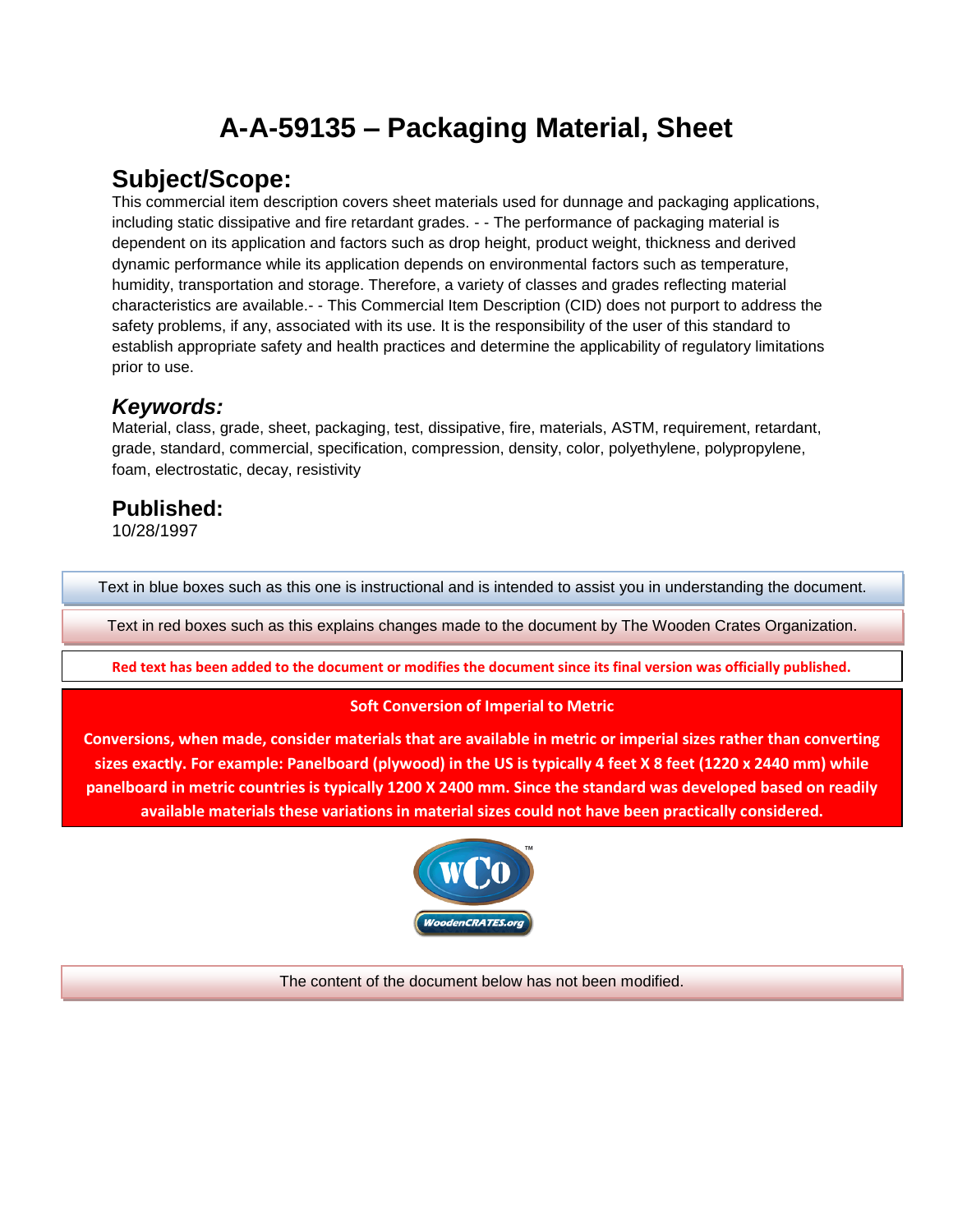[METRIC] A-A-59135 28 OCTOBER 1997 SUPERSEDING PPP-C-1752D(3) 1 FEBRUARY 1993

#### COMMERCIAL ITEM DESCRIPTION

#### PACKAGING MATERIAL, SHEET

The General Services Administration has authorized the use of this commercial item description as a replacement for Class 1 of PPP-C-1752D by all federal agencies

#### **1. SCOPE**

1.1 This commercial item description covers sheet materials used for dunnage and packaging applications, including static dissipative and fire retardant grades.

1.2 The performance of packaging material is dependent on its application and factors such as drop height, product weight, thickness and derived dynamic performance while its application depends on environmental factors such as temperature, humidity, transportation and storage. Therefore, a variety of classes and grades reflecting material characteristics are available.

1.3 This Commercial Item Description (CID) does not purport to address the safety problems, if any, associated with its use. It is the responsibility of the user of this standard to establish appropriate safety and health practices and determine the applicability of regulatory limitations prior to use.

#### **2. CLASSIFICATION.**

2.1 Sheet Material shall be of the following types, classes, and grades as specified.

- Class 1 General purpose polyethylene sheet material.
- Class 2 General purpose polypropylene sheet material.
- Class 3 General purpose starch based sheet material.
- Class 4 General purpose paper or cellulose sheet material.
- Class 5 Special purpose sheet material as specified by the Procuring Activity.

Grade A - Standard.

- Grade B Static dissipative.
- Grade C Fire retardant (See 5.5)
- Grade D Static dissipative and Fire retardant (See 5.5).

Beneficial comments, recommendations, deletions, clarifications, etc. and any other data which may improve this document should be addressed to: AFMC LSO/LOP, 5215 Thurlow St, Wright-Patterson AFB OH 45433-5540.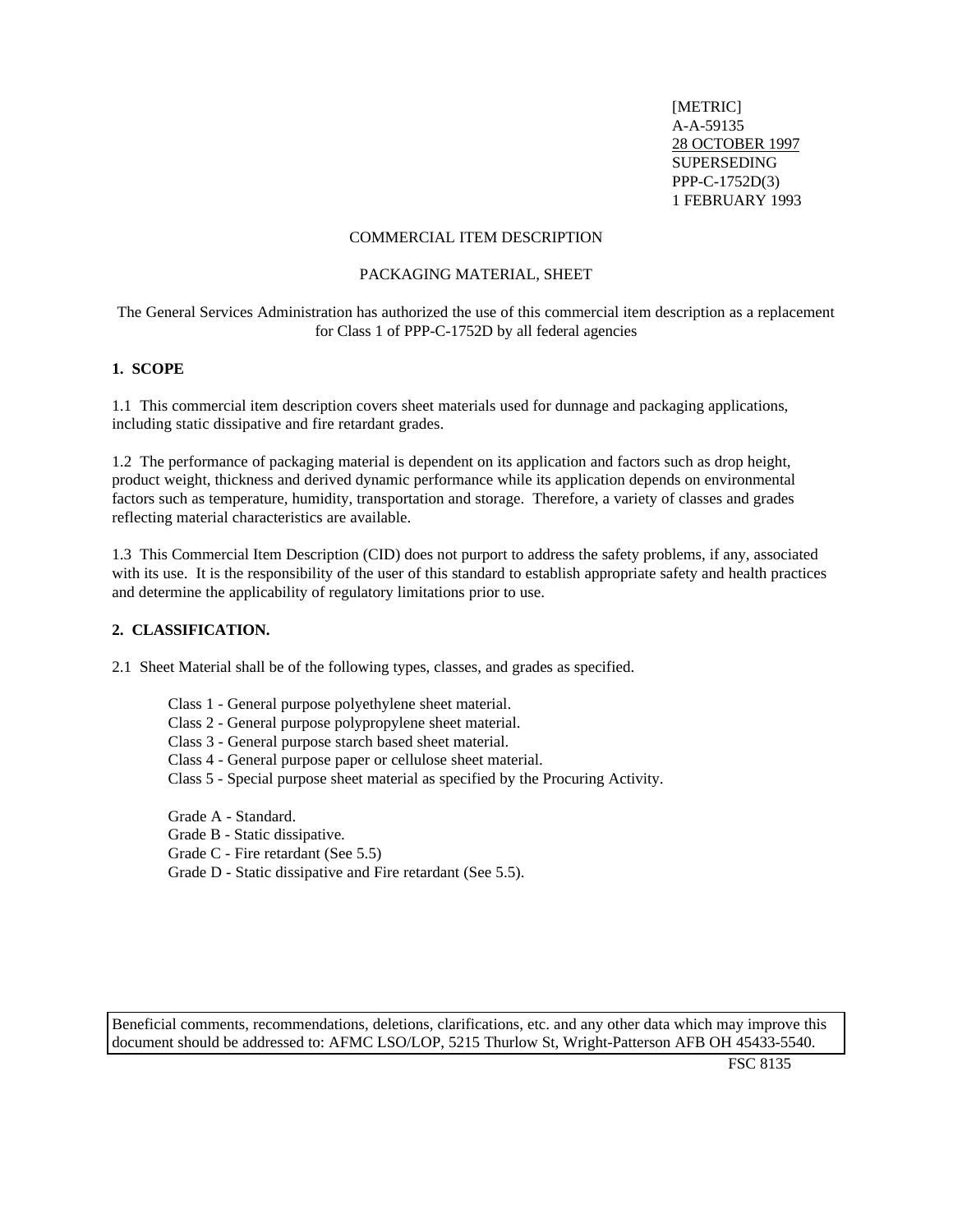Acceptable combinations are:

Class 1, Grades A, B, C, D Class 2, Grades A, B, C, D Class 3, Grades A, B, C, D Class 4, Grade A Class 5, Grades A, B, C, D

#### **3. SALIENT CHARACTERISTICS**

3.1 Terminology - General definitions for packaging and distribution environments are found in Terminology ASTM D 996.

3.2 Material performance - All classes of material supplied under this specification shall be suitable to protect items from hazards encountered during handling and shipping at temperatures between -54°C (-65°F ) and 70°C  $(158^{\circ}F).$ 

3.3 Form *-* All classes of material shall be furnished in the forms specified, see 7.2.1.10 for suggested dimensions and all material must comply with 3.7. Thickness shall be tested in accordance with 5.4.2.

3.3.1 Polyethylene - The polyethylene supplied under this specification shall be resilient, unicellular (closed cell) foam material. Class 1 material only.

3.3.2 Polypropylene - The polypropylene supplied under this specification shall be low density, resilient, unicellular (closed cell) foam material. Class 2 material only.

3.3.3 Starch based - The starch based material supplied under this specification shall be commercial grade, biodegradable foam material, intended for indoor storage for less than 1 calendar year. Class 3 material only.

3.3.4 Paper or cellulose - The material supplied under this specification shall be commercial grade, paper or natural cellulose material, expanded by a consistent manufacturing process to provide item protection as dunnage. Class 4 material only.

3.4 Static Dissipative Material (Grade B and D only)*-* Static dissipative material shall conform to all requirements for the specified type while continuing to meet the requirements of 3.2.

3.4.1 Electrostatic Decay Time *-* The average decay time, when tested as specified in 5.4.4.1, shall be less than 2.0 seconds

#### 3.4.2 Resistivity

3.4.2.1 Surface Conductive Material (Grade B and D only*)* - Surface resistivity, when tested as specified in 5.4.4.2, shall not be less than  $1.0 \times 10^5$  and not more than  $1.0 \times 10^{14}$  ohms per square.

3.5 Fire Retardant Material (Grade C and D only*) -* Fire retardant material shall conform to all the requirements specified by the Procuring Activity for the specified type and class. (See 7.2.1.7)

3.6 Compression Set (Class 1 and 2 only) *-* The compression set, when tested as specified in 5.6, shall be 15 percent maximum.

3.7 Density *-* The nominal density of the material when tested as specified in 5.4.3 shall be tested and reported. Unless otherwise specified the density will not be used to reject material.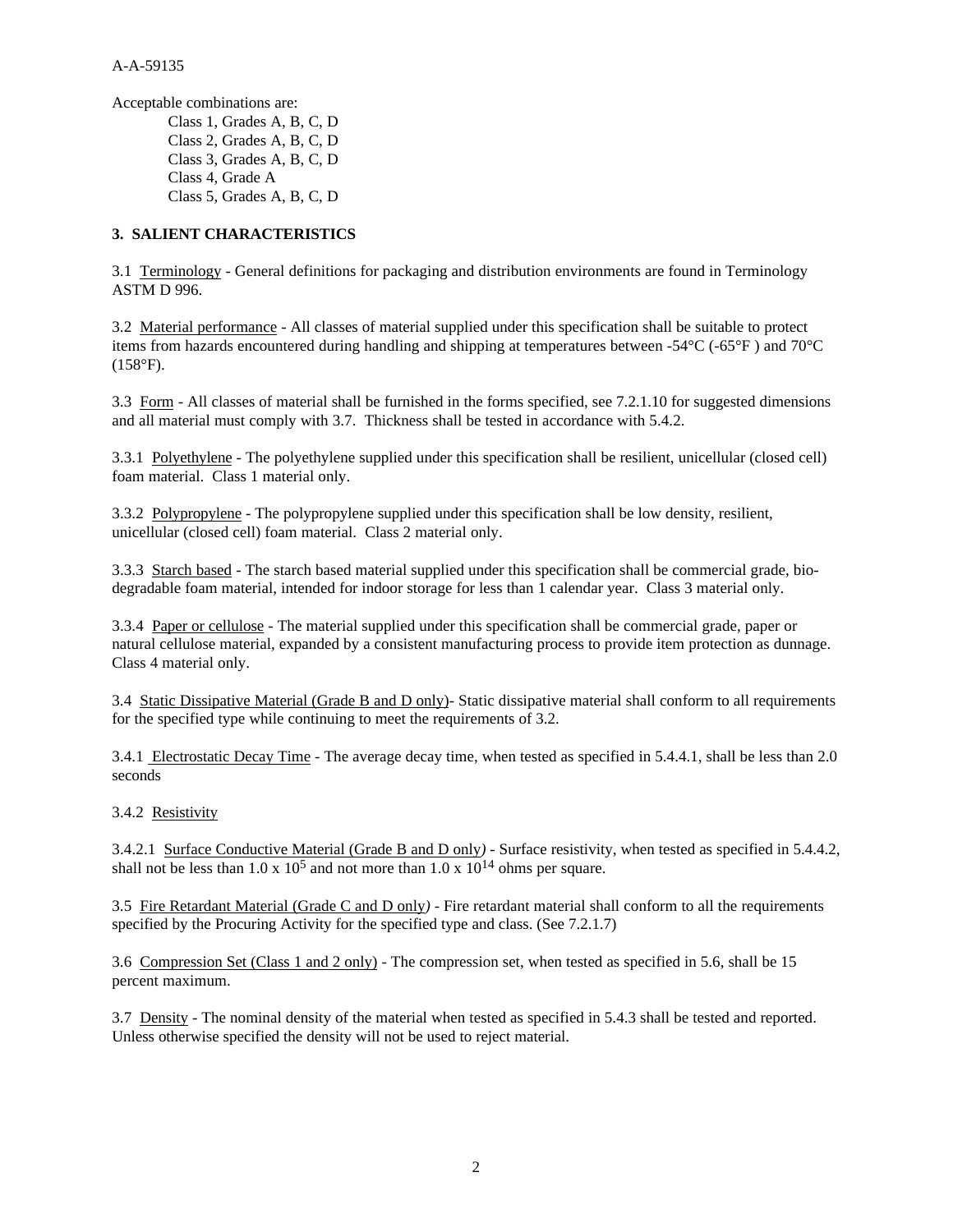3.8 Color *-* For visible identification purposes only, unless otherwise specified.

- 3.8.1 *Grade A -* The color shall be white.
- 3.8.2 *Grade B* The color shall be pink.
- 3.8.3 *Grade C -* The color shall be light brown.
- 3.8.4 *Grade D -* The color shall be blue-grey

3.9 Dimensional Tolerances -Unless otherwise specified, the following tolerances apply (5.4.1):

| CLASS                         | LENGTH $(\% )$ | WIDTH $(\% )$ | <b>THICKNESS</b> |  |  |  |  |
|-------------------------------|----------------|---------------|------------------|--|--|--|--|
| <b>GENERAL PURPOSE SHEET</b>  |                |               |                  |  |  |  |  |
| .2.3.4                        | +8. -0         | +8. -1        | $+15\%$ , -5 %   |  |  |  |  |
| <b>SPECIAL PURPOSE SHEETS</b> |                |               |                  |  |  |  |  |
|                               |                |               | + 1 mm.          |  |  |  |  |

#### **4. REGULATORY REQUIREMENTS** - NONE

#### **5. QUALITY ASSURANCE PROVISIONS.**

5.1 Contractor Certification - The contractor shall certify and maintain all records in accordance with the contract conditions and applicable Federal Acquisition Requirements (FAR) clauses.

5.1.1 First Article Waiver - First article inspection may be waived, by the Air Force Packaging Technology and Engineering Facility (AFPTEF) or the procuring activity, when the procuring activity or contract administrator has data or other evidence to indicate that prior successful first article inspection has been conducted. Only when the first article has been waived by the AFPTEF or procuring activity, may the contractor self-certify that the material will conform to the requirements of this CID.

5.1.2. First Article Inspection - First article inspection shall consist of all tests in this section and shall be performed by the contractor prior to production. First article inspection shall be performed on sample units produced using materials, equipment, and procedures which will be used in fulfilling the contract. First article approval is valid only on the contract on which it is granted, unless extended by the Government to other contracts. In case of dispute, the procuring activity shall require testing on contractor supplied material performed by either AFPTEF or an independent lab.

5.2 Market Acceptability - The following market acceptability criteria are necessary to document the quality of the product to be provided under this CID.

5.2.1 Manufacturer Purchase - The materials manufacturer shall furnish documents that the material being offered is a commercial product meeting the requirements of this CID. Such proof could be completed delivery orders filled for customers within the previous 12 months.

5.2.2 Distributor Purchase - Distributor purchased products must meet the requirements stated above. Only one manufacturers' product shall be used to fulfill a single purchase order.

#### 5.3 Test Conditions and Specimens

5.3.1 Test Conditions - All measurements and tests, other than Static Dissipative Properties (which require 12% relative humidity (RH) conditioning), shall be conducted on specimens conditioned at  $23^{\circ} \pm 2^{\circ}$ C and  $50 \pm 5$ percent RH for at least 16 hours or until the difference between 2 successive weighings conducted at 1 hour intervals is less than 1 percent of the average weight.

5.3.2 Test Specimens - Test specimens shall be taken from the end item whenever possible. If test specimens cannot be prepared from the end item, they shall be prepared from the same lot of material used to make the end item.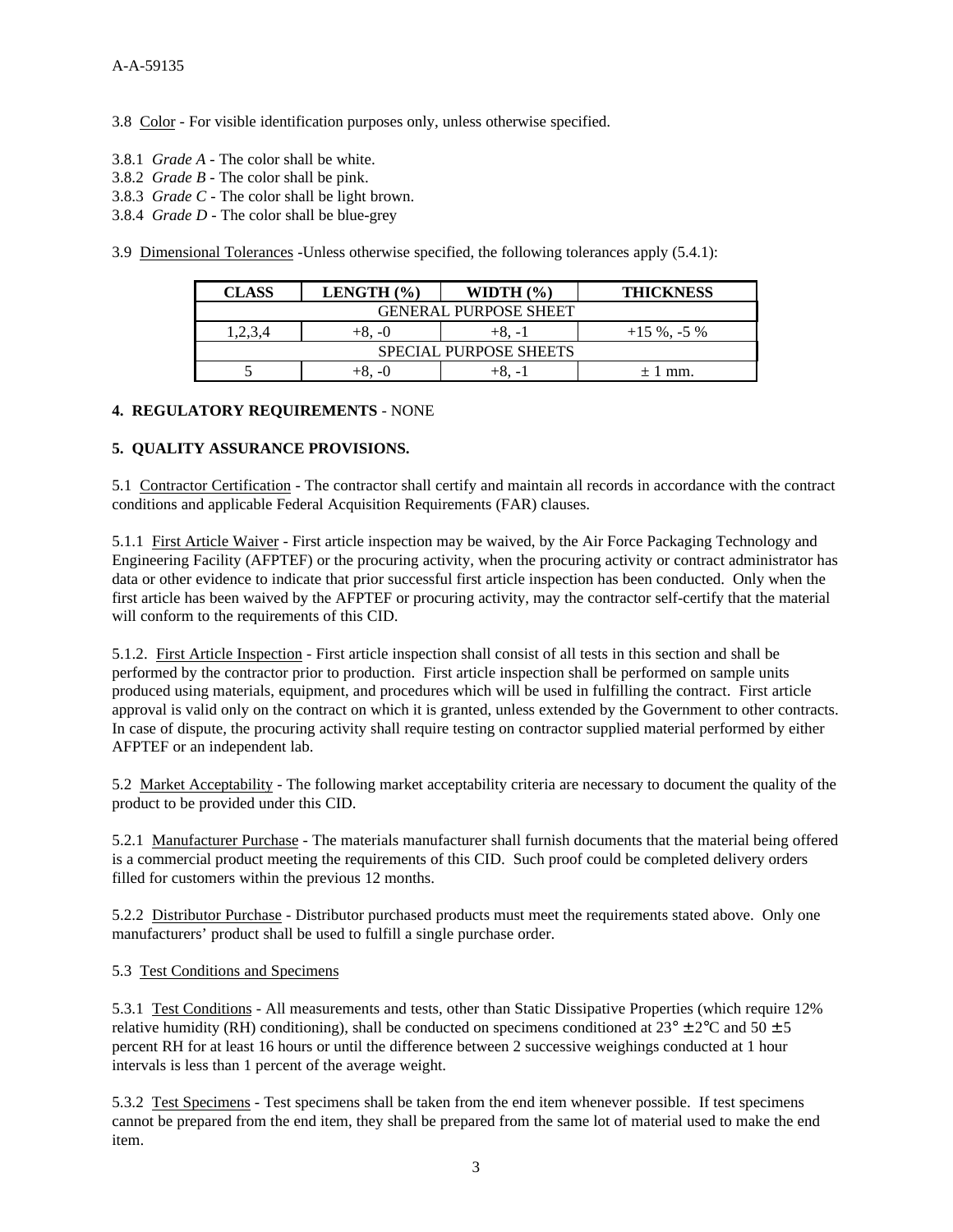5.4 Tests - The contractor shall comply with all contractual test compliance and reporting requirements.

5.4.1 Dimensions *-* The dimensions shall be measured and reported in accordance with ASTM D 3575.

5.4.2 Thickness - (See 3.9) Thickness shall be measured using a dial micrometer on a stand. Specimen size shall be 125 mm by 125 mm. Three specimens shall be cut from the sample. Two shall be cut 100 mm from each edge and one from the center of the sample. Each specimen shall be placed on a flat surface and centered beneath a 150 mm by 150 mm plate, weighing 2.25 Kg, so as to exert a force of 144 Kg/ $M^2$  on the specimen. The measurement shall be taken at the geometric center of the plate within 30 seconds after plate application.

5.4.3 Density *-* (See 3.7) The density of the material shall be determined in accordance with ASTM D 3575, Suffix W, Method A. Report results numerically to the nearest  $0.5 \text{ Kg/M}^3$ .

5.4.4 Static Dissipative Properties - (Grades B and D only)

5.4.4.1 Electrostatic Decay Time *-* The electrostatic decay time shall be determined in accordance with EIA Standard 541, Appendix F. Report results numerically to the nearest 0.1 second.

5.4.4.2 Resistivity *-* The surface resistivity shall be determined in accordance with EIA Standard 541, Section 4.3. Report Results numerically to 3 significant figures.

5.5 Fire Retardancy - Shall be as specified by the Procuring Activity. See 7.2.1.7.

5.6 Compression Set - (See 3.6) Specimens 125 mm by 125 mm by 6 mm thick shall be used. Materials less than 6 mm thick shall be plied to measure 6 mm as closely as possible. Rounded corners or precompressed edges are to be avoided. The 6 mm specimen shall be placed on a flat surface and the original thickness  $(T<sub>o</sub>)$  determined as in 5.4.2. A 150 mm by 150 mm plate shall be centered on the specimen to give a constant and uniform load of 144 Kg/M<sup>2</sup> for 96 hours. The total load on the specimen shall be 2.25 Kg. Initial reading (T<sub>o</sub>) to be taken after a 60 minute conditioning period. After 96 hours the total load shall be removed and the specimen shall be allowed to recover for 8 hours. The final thickness  $(T_f)$  shall be determined as in 5.4.2. Compression set shall be determined as follows:

Percent Compression Set =  $((T_0 - T_f) / T_0) x 100$ 

**6. PACKAGING.** Preservation, packaging, and marking shall be as specified in the contract or order.

#### **7. NOTES**

7.1 Metric conversions to English units should be made using international conversion standards. For quick reference use 2.54 cm = 1 in, 16 Kg/M<sup>3</sup> = 1 lb/ft<sup>3</sup> (PCF), 0.07 Kg/cm<sup>2</sup> = 1 lb/in<sup>2</sup> (PSI).

7.2 Part Identification Number (PIN) - The following part identification numbering procedure is for government purposes and does not constitute a requirement for the contractor.

This example describes a part numbering system for CID A-A-59135

 Example of reference part number: **AA59135 - 1 A**

#### **Class 1 - General purpose sheet material.**

Class 2 - General purpose polypropylene sheet material.

Class 3 - General purpose starch based sheet material.

Class 4 - General purpose paper or cellulose sheet material.

Class 5 - Special purpose sheet material as specified by the Procuring Activity.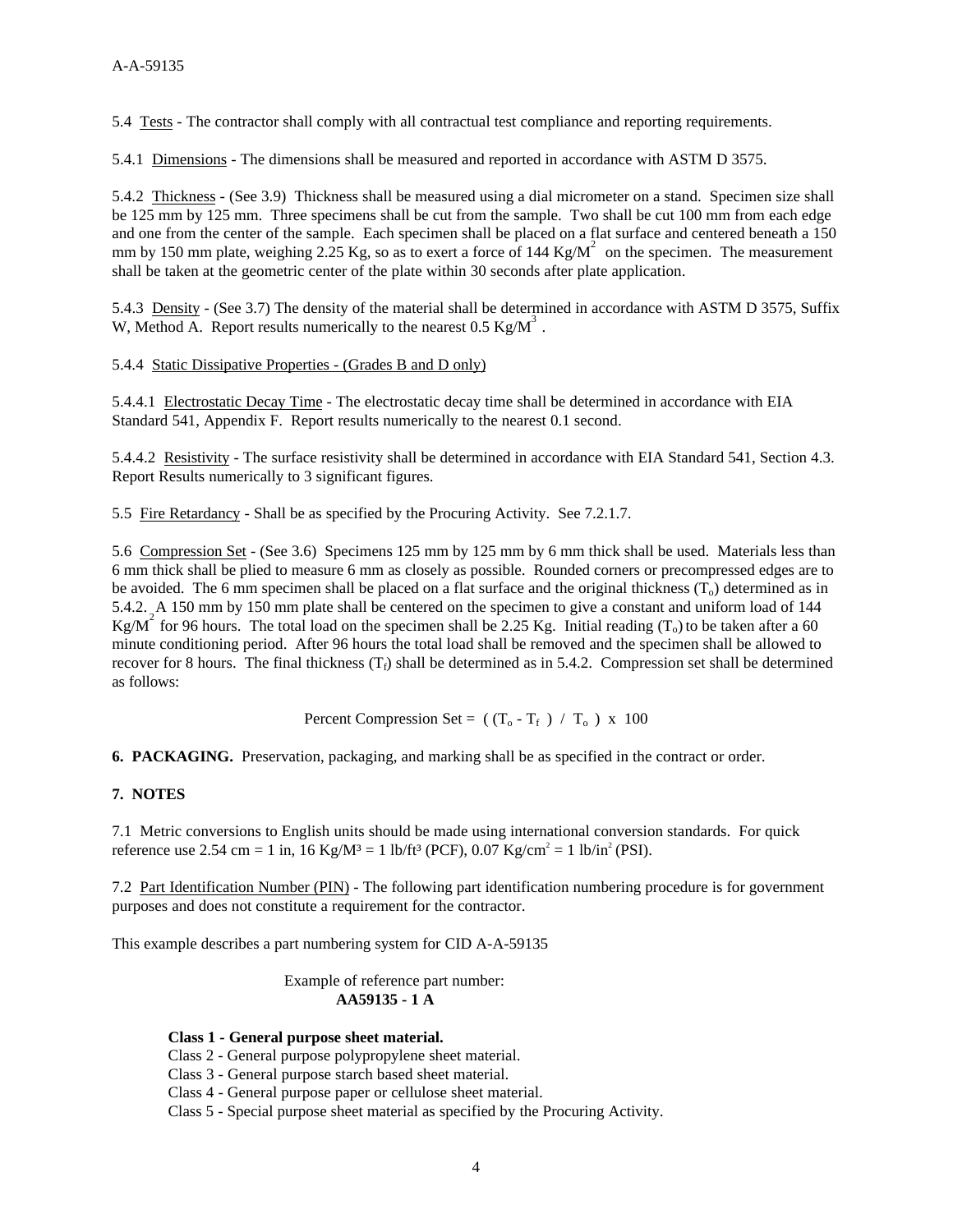*Note:* **Bold Text** refers to the reference part number.

**Grade A - Standard.**

Grade B - Static dissipative.

Grade C - Fire retardant (See 5.5).

Grade D - Static dissipative and Fire retardant (See 5.5).

7.2.1 Additional Ordering Data - In addition to the part number the purchaser may include the following information in procurement documents:

7.2.1.1 Dimensional tolerances for special purpose sheets.

7.2.1.2 Special Color (see 3.8)

7.2.1.3 Flexibility (Procuring activity must define test)

7.2.1.4 Thermal Stability (Ref. ASTM D3575, Suffix S, dimensional change not greater than 2% typical value)

7.2.1.5 Flammable Blowing Agent Content (Procuring activity must define test to determine Lower Explosive Limit (LEL), typical value is 50%). (Ref. NIPHLE 97T-002)

7.2.1.6 Contact Corrosivity (Ref. Fed-Std-101, Method 3005, Cleaning per ASTM D3330)

7.2.1.7 Fire Retardant (Procuring activity must define test)

7.2.1.8 Water Absorption (Ref. ASTM D3575, Suffix L, 0.1 pound per square foot typical value)

7.2.1.9 Constant Compression Creep (Ref. ASTM D3575, Suffix BB, Static Load typical value 3.6 Kg)

7.2.1.10 Roll size; i.e.:

| <b>LENGTH, Meters</b> | 300 M           | 200 M     | 150 M          | 100 <sub>M</sub> | 75 M  |
|-----------------------|-----------------|-----------|----------------|------------------|-------|
| WIDTH, Meters         | .8 M            | 1.8 M     | 1.8 M          | 1.8 M            | 1.8 M |
| THICKNESS.            | $.5 \text{ mm}$ | $2.25$ mm | $3 \text{ mm}$ | $4.5 \text{ mm}$ | 6 mm  |
| mm                    |                 |           |                |                  |       |

7.2.1.11 Tear Perforated Roll - When required, the tear perforations shall be at intervals of 0.5 M (18 in.), unless otherwise specified.

7.3 Intended Use - The material covered by this specification is intended primarily for use in packaging applications satisfying MIL-STD-2073 and ASTM D3951 to protect items from environmental hazards such as shock, vibration, concentrated forces and abrasion during handling and shipping. Grade B materials also protect items from the buildup or retention of electrostatic potential. Grade C materials have been treated to retard their burning rate. Grade D materials have been treated to satisfy both Grade B and C requirements.

#### 7.4 Keywords.

polyethylene, polypropylene, starch, cellulose, sheet, fire retardant, static dissipative, foam, dunnage.

#### 7.5 REFERENCED DOCUMENTS

7.5.1 ASTM Standards.ASTM Standards are available from the American Society for Testing and Materials, 100 Barr Harbor Drive, West Conshohocken, PA 19428-2959.

D 996 Terminology of Packaging and Distribution Environments

D 3575 Test Methods for Flexible Cellular Materials Made from Olefin Polymers

D 3951 Standard Practice for Commercial Packaging

D 257 DC Resistance or Conductance of Insulating Materials

#### 7.5.2 NIPHLE Documents:

NIPHLE 97T-002 Methodology for Measuring Residual Hydrocarbon Blowing Agent in Extruded Polyethylene Foam

NIPHLE Documents are available from NIPHLE 6902 Lyle Street, Lanham MD 20706-3454